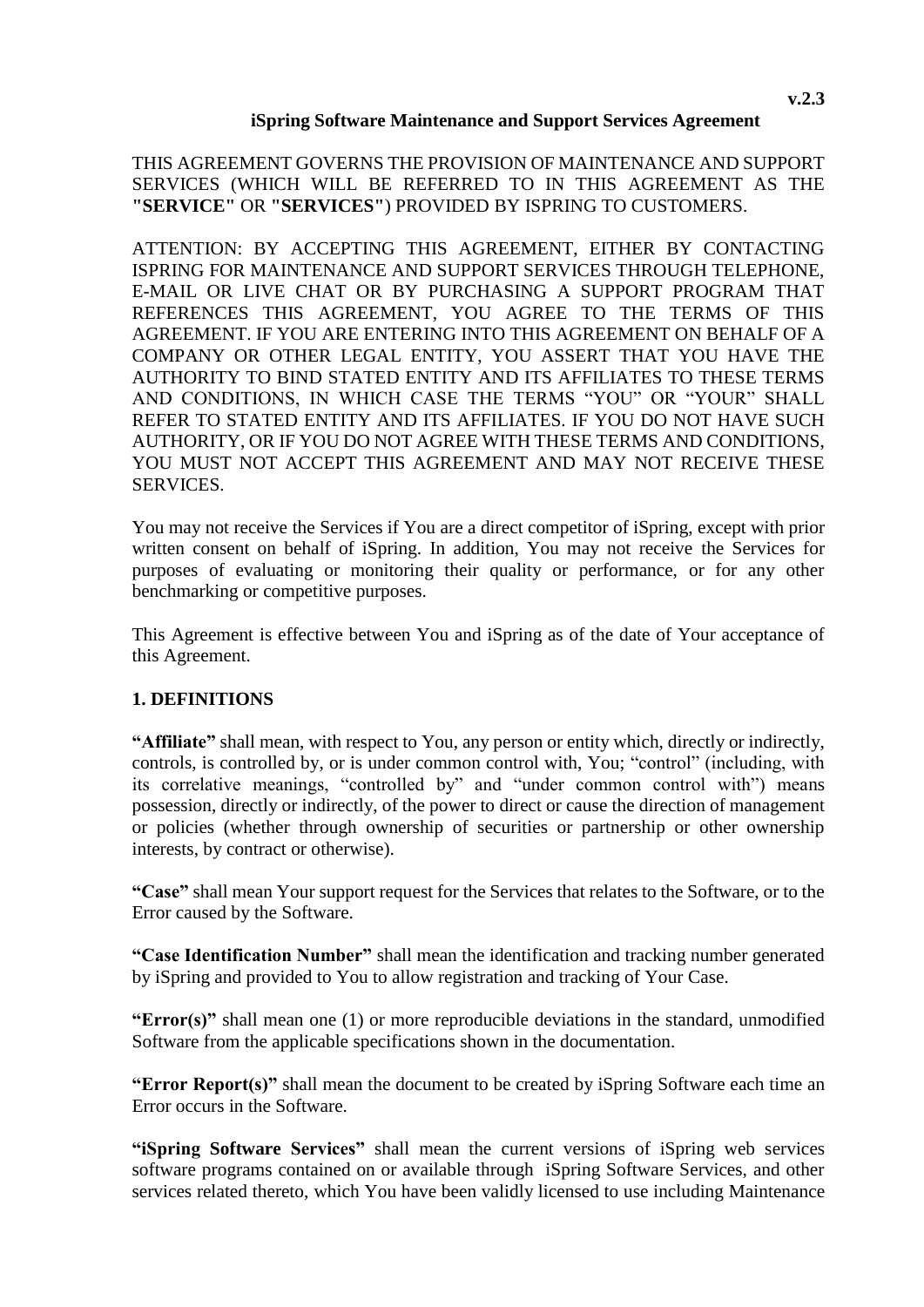Releases and website updates (the "Updates"). Your use of iSpring Software Services is subject to the terms of the relevant iSpring Web Services Subscription Agreement.

**"Maintenance Release"** shall mean a small software update that improves the functionality of the Software and does not contain any new significant features or enhancements. Maintenance Releases are represented by the number that goes after the second decimal point in the version number. For example, 9.1.1, 699.1.2 and 699.1.3 are maintenance releases of version 9.1.

**"Major Upgrade"** shall mean new subsequent releases of iSpring software which significantly enhances the Software with qualitative changes in functionality and usability and which bears a new first numeral such as 8.0 or 9.0.

**"Minor Upgrade"** shall mean a successor version of the Software which improves functionality or adds new features to the Software and bears a new second numeral such as 8.5 or 8.6.

**"Object Code"** shall mean the binary machine readable version of the Software.

**"Optional Services"** shall mean the maintenance and support services that You may elect to receive from iSpring pursuant to the provisions of Section 4 hereof.

**"Services"** shall mean the maintenance and support services to be provided under this Agreement.

**"Software"** shall mean a current version of iSpring products ("iSpring Converter Pro", "iSpring QuizMaker", "iSpring Suite", "iSpring Suite DX", "iSpring Cam Pro", "iSpring TalkMaster", "iSpring Flip") which You have been validly licensed to use including, Maintenance Releases, and Minor and Major Upgrades. Your use of the Software is subject to the terms of the relevant software license agreement.

**"Support Hours"** means 24-hour, 7-day-a-week support hours.

**"Support Request"** means a request for Services submitted to iSpring by You in accordance with this Agreement. Support Requests shall be submitted via email [\(support@ispringsolutions.com\)](mailto:support@ispringsolutions.com) or telephone (1 800 640 0868).

**"You"** or **"Your"** shall mean the individual person who purchased, installed and is using the Software on his or her own behalf under the relevant software license agreement; or, if the Software is being purchased, downloaded or installed on behalf of an organization, such as an employer, "You" or "Your" shall mean the company or other legal entity for which the Software is downloaded or installed.

**"Your Data"** shall mean electronic data and information which makes possible duplication of the Error in the iSpring testing environment, submitted by or for You to the Services or collected and processed by or for You using the Services.

# **2. ISPRING REPRESENTATIONS, WARRANTIES AND COVENANTS.**

**2.1** iSpring represents, warrants and covenants that: the Services will be performed by iSpring in a professional manner in accordance with applicable industry standards;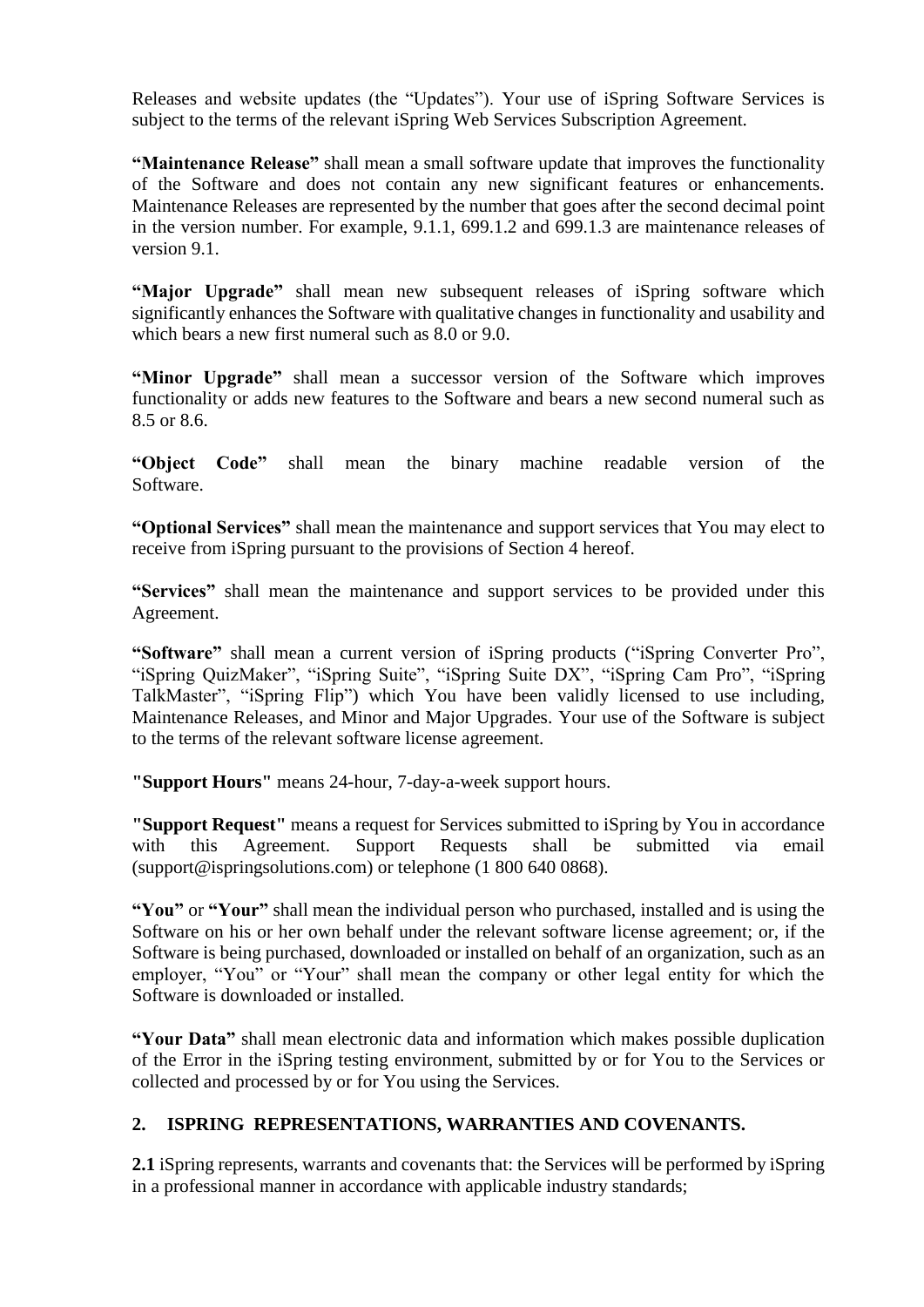**2.2** It will comply with all applicable laws in providing the Services;

**2.3.** The performance of Services for You under this Agreement does not and will not violate any agreements or obligations iSpring may have to any other person or entity.

## **3. SERVICES**

**3.1** iSpring shall provide You with the Services for the Software and iSpring Software Services during the Support Hours throughout the trial period if the Software or iSpring Software Services were provided to You on a trial or evaluation basis.

"Services" include the identification, diagnosis and correction of Errors by providing the following services by help desk technicians sufficiently qualified and experienced to identify and resolve Your Support Requests reporting the Errors: (a) e-mail assistance, providing responses to You within 5 (five) business days; (b) telephone assistance responding incoming calls without calls-back to You; (c) access to technical information provided either on iSpring's website or delivered to You in writing by e-mail; error correction services, including without limitation identifying defective code and to provide corrections, workarounds and/or an object code patches to correct Errors, or a specific action plan as to how iSpring will address the problem and an estimate of how long it will take to rectify the defect.

By rendering the Services, iSpring shall correct Errors in accordance to this Agreement, and, particular, Exhibit A hereto.

**3.2 Handling of Support Requests.** All Support Requests shall be investigated and if the request relates to the Software, or to an Error caused by the Software, (a) a Case shall be opened, (b) a Case Identification Number shall be generated and provided to You by an iSpring support representative(s), and (c) the Case shall be resolved in accordance with standard iSpring procedures and processes. For Error Reports received by iSpring during iSpring's business hours, iSpring will use business reasonable commercial efforts to communicate with You about the Error via e-mail or online facilities available on the iSpring web site.

**3.3 Support Requests outside standard Support Hours**. All emails voicemails will receive a response via email within the next 5 (five) business days.

**3.4 Limitation on the Services.** Notwithstanding any other provisions in this Maintenance and Support Services Agreement, iSpring shall provide the Services only with respect to one (1) most recent Major Upgrade of the Software.

**3.4.1** iSpring shall have no obligation to provide the Services for the Software except as set forth in this Agreement. iSpring shall not have any responsibility to develop subsequent components for the Software or additional processes for You, except as explicitly set forth herein.

**3.4.2** Contacting iSpring for receiving Services, You agree to provide all necessary information to iSpring which makes it possible to duplicate the Error in the iSpring testing environment. In the case that You fail to provide necessary information to iSpring, iSpring has no obligations to provide the Services.

**3.4.3** iSpring shall have no obligation to perform the Services in connection with the Errors resulting from hardware or software not supplied by iSpring. iSpring shall have no obligation to perform the Services unless the Services were purchased by You.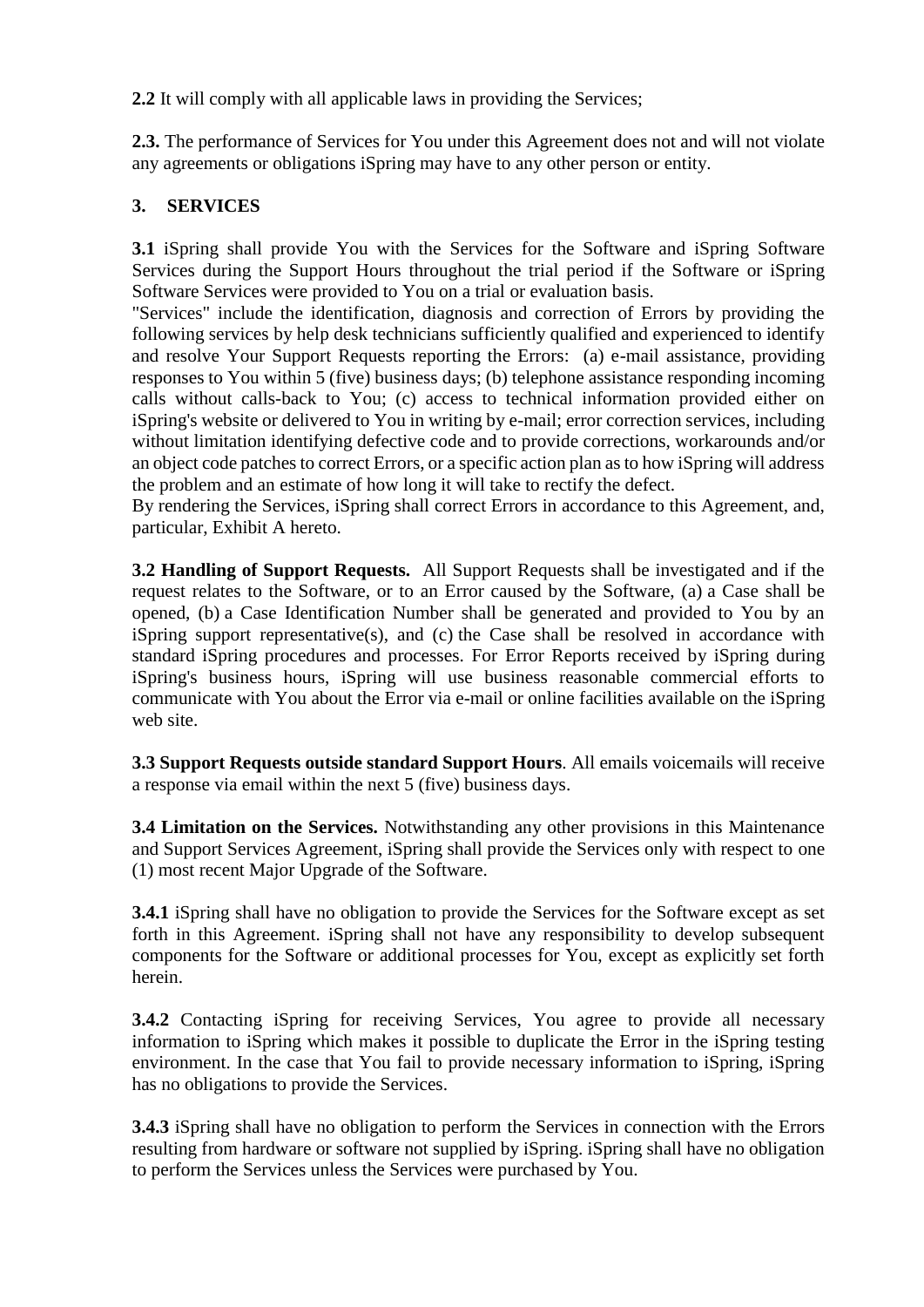**3.4.4** Unless otherwise authorized in writing by iSpring, iSpring will not be required to correct any Error caused by (a) incorporation or attachment of a feature, program, or device to the Software or any part thereof; (b) any nonconformance caused by accident, transportation, neglect, misuse, alteration, modification, or enhancement of the Software; (c) the failure to provide an installation environment recommended for the Software; (d) use of the Software for other than the specific purpose for which the Software is intended; (e) use of the Software on any systems other than the specified hardware platform for such Software; (f) if applicable, use of defective media or defective duplication of the Software; or (g) failure to incorporate any Software revision or patch previously released by iSpring which corrects such Error.

**3.5** Maintenance and Support Services do not include: (a) development of custom computer programs, (b) repairs or service relating to any third party software or hardware.

**3.6 Intellectual Property Rights.** Title to all Error Corrections, Maintenance Releases and Minor and Major Upgrades shall remain solely and exclusively with iSpring. It is hereby acknowledged and agreed that the former shall be deemed to constitute the Software for purposes of the application of the software license agreement.

**3.7. Scheduled Maintenance of iSpring Software Services.** You acknowledge that certain scheduled maintenance activities regarding iSpring Software Services may be necessary or appropriate from time to time, including bug fixes, software updates, feature updates, and the addition of new applications and new modules. In most instances, iSpring infrastructure is designed to support updates by iSpring engineering and support teams without the need to interrupt iSpring Software Services. Where such scheduled maintenance activities are not reasonably anticipated to materially impact Your use of iSpring Software Service, iSpring will have no obligation to provide notice to You regarding such maintenance activities, although iSpring generally does so, in the ordinary course, at least (24) twenty four hours in advance of the same. If iSpring reasonably determines that scheduled maintenance activities will require an unavailability or outage of iSpring Software Services in excess of ten (10) consecutive minutes, iSpring will give You advance notice of the same. iSpring will use commercially reasonable efforts to perform routine scheduled maintenance during nonbusiness hours.

**3.8.** iSpring undertakes, in its sole discretion, to adopt commercially reasonable measures in order to ensure that iSpring Software Services are available over the Internet around the clock, seven (7) days a week. iSpring shall be entitled to take measures that affect the aforementioned accessibility where iSpring deems such to be necessary for technical, maintenance, operational, or security reasons. You are aware and acknowledge that the Your access to the Internet cannot be guaranteed and that iSpring shall never be liable for deficiencies in Your own Internet connections or equipment.

## **4. OPTIONAL SERVICES**

**4.1** You shall be entitled to purchase the Optional Services for the Software included in certain Support Plans available at iSpring website [http://www.ispringsolutions.com.](http://www.ispringsolutions.com/)

**4.2** The Optional Services include maintenance and support services and may include additional services listed below for the Software, which are determined by iSpring at its sole discretion and published on iSpring website [http://www.ispringsolutions.com.](http://www.ispringsolutions.com/) iSpring reserves the right to add or reduce the number of the Optional Services and to change the Optional Services for the Software at its sole discretion at any time with or without notice.

**Case Analysis.** iSpring shall provide Case Analysis to resolve difficult issues with the Software that require a thorough research of a specialist. Your Case shall be investigated by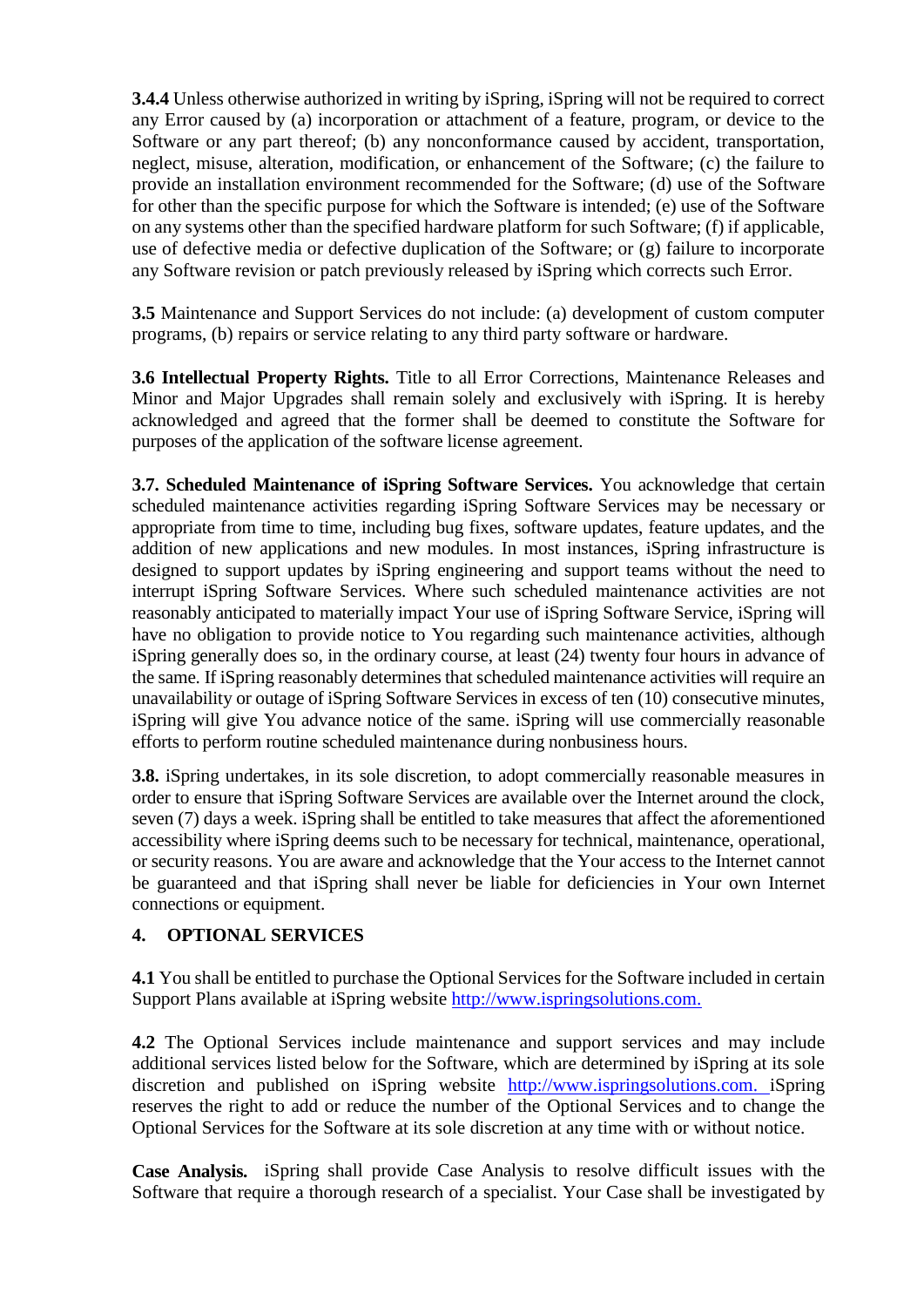professional iSpring support engineers. For especially complex issues, iSpring developers and quality assurance engineers will be involved in working out a resolution.

After purchasing the Support Plan that includes Case Analysis, You will be contacted by an iSpring support representative concerning the details of the issue within one business day. Another way to submit Your case after purchasing the Support Plan with Case Analysis:

- 
- Log in to Your iSpring account;
- Create a Case Identification Number;
- Provide a detailed description of the issue:
- Attach files required for researching the issue.

An iSpring support representative shall initiate the Case research process within one business day. As soon as a reliable, quality solution is worked out, an iSpring support representative shall provide You a problem description, possible resolution or workaround, and recommendations or a bug fix.

Each Support Plan includes a certain number of Case Analyses. It is up to iSpring support representative(s) to determine if an issue was connected with an iSpring Software bug. If the issue was not caused by an iSpring Software bug, but by operating system or user error, the provided Case Analysis shall not be withheld from the amount of the Case Analyses remained before the expiration of the relevant Support Plan Term.

**Dedicated Support Analyst.** iSpring shall provide to You in writing, the name(s) of a dedicated telephone and email support analyst(s) within five (5) days after purchasing an Support Plan that includes a Dedicated Support Analyst. Such dedicated telephone and email support analyst(s) shall be available within the Support Hours.

**New Feature Request Prioritization.** iSpring help desk technician(s) shall pass Your feature requests to product development engineers. Any feature request shall be responded to by iSpring help desk technician(s) within seven (7) business days. It is up to iSpring to evaluate the feasibility of Your feature request and iSpring shall have no obligations to include Your feature request in any future iSpring software development plan.

**Priority Email and Phone Response.** All Your Support Requests will receive a response via e-mail or phone within 1 (one) business day.

**Remote Assistance.** The Services shall be provided in part by directing You to use certain diagnostic tools available in the Software. If this proves insufficient to resolve the support request, if You grant explicit permission, and if You establish and maintain the appropriate network configuration, iSpring personnel shall access the Software remotely and provide remote systems connection via a program chosen by You from the list suggested by iSpring personnel.

iSpring Remote Assistance implies close examination of Your system within the framework of the real-time screen sharing. During the Remote Assistance session, an iSpring support representative, based on his knowledge and experience, will work out the best way to eliminate the issue.

After You purchase the Support Plan that includes Remote Assistance:

- An iSpring support representative shall contact You within one (1) business day;
- The 1-hour Remote Assistance session shall be scheduled for the time most convenient for You;
- iSpring shall provide You instructions about the Remote Assistance process and the required software;
- An iSpring support representative shall remotely access and diagnose the origin of the issue on Your computer to eliminate the problem;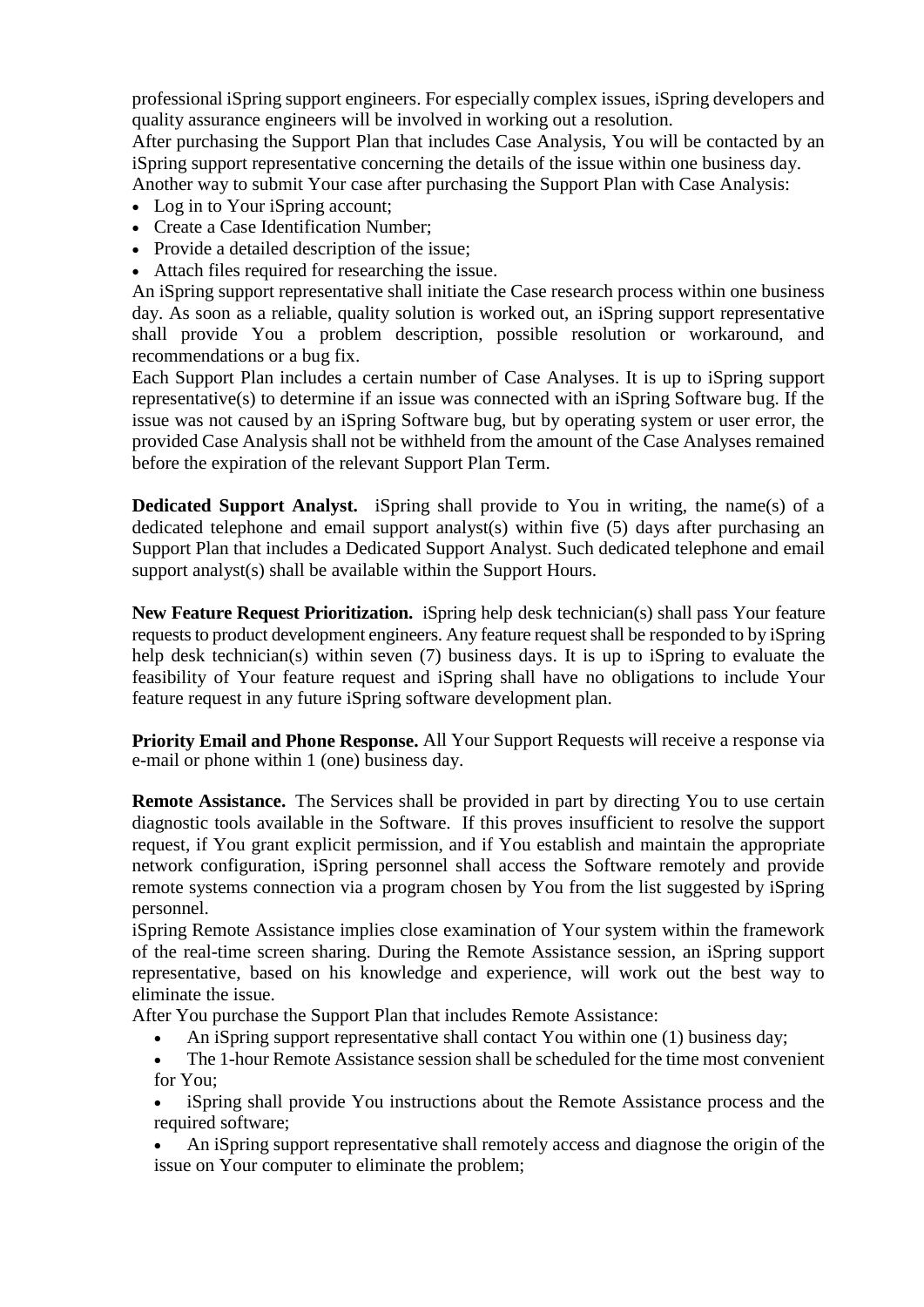iSpring shall provide You free follow-up Remote Assistance if the issue isn't eliminated during the 1-hour session;

The detailed Remote Assistance session report shall be provided.

During the secure Remote Assistance session, an iSpring support representative can temporarily control Your mouse and keyboard. You shall maintain control over Your machine and can either disconnect the session or take control from the technician at any time. iSpring shall guarantee that your privacy and security will never be compromised during the session. Each Support Plan includes a certain number of Remote Assistance sessions. It is up to iSpring support representative(s) to determine if an issue was connected with an iSpring Software bug. If the issue was not caused by an iSpring Software bug, but by an operating system or user error, the provided Remote Assistance session shall not be withheld from the amount of the Remote Assistance sessions remained before the expiration of the relevant Agreement Term.

**Support.** iSpring shall provide You expert level support via phone, email and live chat within the Support Hours to assist You with the operations and support of the Software, including training, support, and consultation to optimize the Software system and Your practices.

**Unlimited Major and Minor Upgrades.** iSpring shall provide, as soon as they are made available, to You all Major and Minor Upgrades within the term of Your relevant Support Plan Term.

**4.3** iSpring reserves the right to add or reduce the number of the Optional Services at its sole discretion at any time with or without notice.

#### **5. OUT OF SCOPE PROBLEMS**

Any time incurred by iSpring in diagnosing or fixing problems that are not caused by the Software, or are not covered by this Agreement are billable to You at iSpring's then-existing rates with a one-hour minimum per call.

## **6. TERM AND TERMINATION.**

**6.1 Term of the Agreement.** This Agreement commences on the date You purchased the Software or iSpring Software Services under the relevant license agreement and continues until the termination or expiration of a relevant subscription term or until You purchase a Support Plan for the Optional Services (the "Term").

**6.2 Term of the Services.** The term of the Services for the Software and iSpring Software Services provided to You on a trial or evaluation basis, shall become effective on the beginning of a trial period and continues until the expiration date of a trial period.

**6.3 Term of the Optional Services.** The term of the Optional Services shall become effective on the date You purchased a Support Plan with the Optional Services and continues for a one (1) year term (the "Initial Term"). The Initial Term may be renewed for additional periods equal to the Initial Term (The "Renewal Term") upon Your written notice to iSpring at least 30 days before the end of the relevant prior term. The per unit pricing during any Renewal Term will be the same as that during the immediate prior term, provided that iSpring reserves the right to change the per unit pricing for a Support Plan with the Optional Services for a Renewal Term at its sole discretion at any time with or without notice. The per unit pricing for a Support Plan with the Optional Services is available at [http://www.ispringsolutions.com.](http://www.ispringsolutions.com/)

**6.4 Termination.** A party may terminate this Agreement for cause (i) upon 30 days written notice to the other party of a material breach if such breach remains uncured at the expiration of such period, or (ii) if the other party becomes the subject of a petition in bankruptcy or any other proceeding relating to insolvency, receivership, liquidation or assignment for the benefit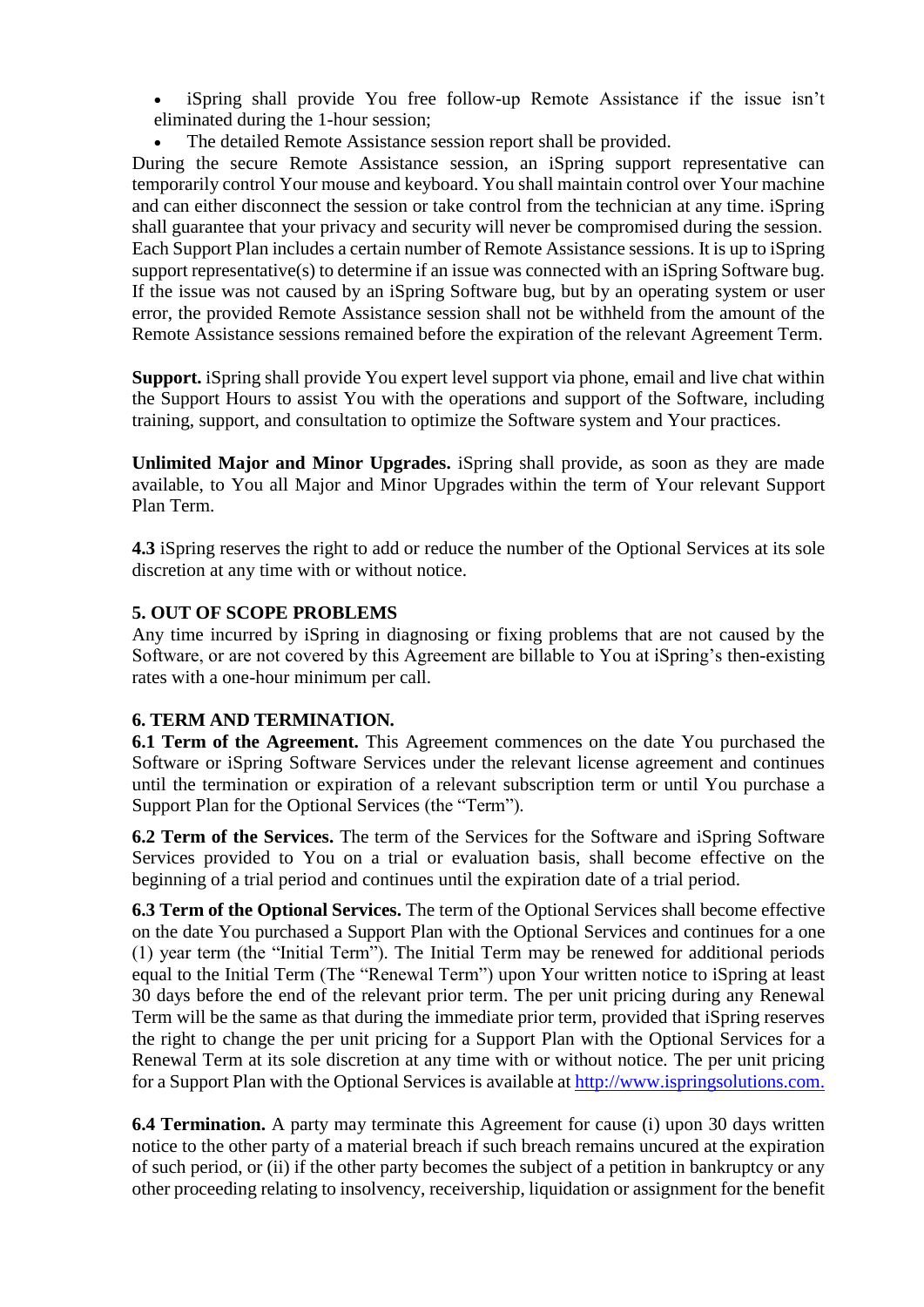of creditors.

**6.5. Surviving Provisions.** The Sections 1, 2 and 7 will survive any termination or expiration of this Agreement.

## **7. FEES AND PAYMENT FOR THE OPTIONAL SERVICES, CHANGE OF THE OPTIONAL SERVICES**

**7.1.** During the term of the Services under Sections 6.2.1 and 6.2.2 iSpring shall not charge You for the Services set forth in Sections 3 of this Agreement, provided that iSpring reserves the right to charge You additional fees at its then-standard rates for additional services requested by You other than set forth in Sections 3 and for services performed in connection with reported Errors which are later determined to have been due to hardware or software not supplied by iSpring.

**7.2 Fees and Payment.** iSpring offers the Optional Services set forth in Section 4 of this Agreement included in certain Support Plans for annual fees (the "Fees") which you shall pay to iSpring by authorized credit card or, if agreed to by iSpring, by another method of payment. iSpring reserves the right to change the Fees or applicable charges and to institute new charges at any time with or without notice.

**7.3 Change of the Optional Services.** A change of the Optional Services can be an upgrade to Your current Support Plan. An upgrade is when You add the Optional Services to Your purchased Support Plan with equal or greater annually charge.

**7.4** Except as otherwise specified in this Agreement, (i) fees are based on the Optional Services purchased and not actual usage, (ii) payment obligations are non-cancelable and fees paid are non-refundable, and (iii) quantities purchased cannot be decreased during the relevant Agreement Term.

**7.5 Taxes.** All disbursements, prices and fees payable to iSpring hereunder are exclusive of all federal, state, municipal, or other government, excise, sales, use, occupational, or similar taxes now in force or enacted in the future, with the sole exception of iSpring's income taxes, You shall cover all fees and processing expenses for charge backs, frauds, and refunds. Notwithstanding anything to the contrary herein, You shall be solely responsible for any value added taxes collections, payments and related registrations arising in any way out of or relating to this Agreement. If a certificate of exemption or similar document or proceeding is to be made in order to exempt the sale from sales or use tax liability, you will obtain and provide iSpring with such certificate, document or proceeding. If iSpring has the legal obligation to pay or collect Taxes for which You are responsible under this Section 7.5, iSpring will invoice You and You will pay that amount unless You provide iSpring with a valid tax exemption certificate authorized by the appropriate taxing authority. To further clarify, iSpring is solely responsible for taxes assessable against iSpring based on iSpring's income, property and employees.

**8. YOUR DESIGNATED PERSONNEL.** During the term of the Agreement, iSpring support help desk technician(s) shall contact You and/or a person authorized and identified by You. Such person identified shall have the authority to authorize an investigation of the Software problems and have knowledge of the rules of engagement for maintenance and support. You shall provide iSpring support representative(s) with the name and e-mail of Your authorized contact person, provided that said contact person's name and e-mail be revised by You at any time as long as iSpring is informed in writing.

For concurrent or multi-seat software licenses purchased, the number of contact persons who are eligible to receive the Services, shall not exceed one (1) authorized contact person per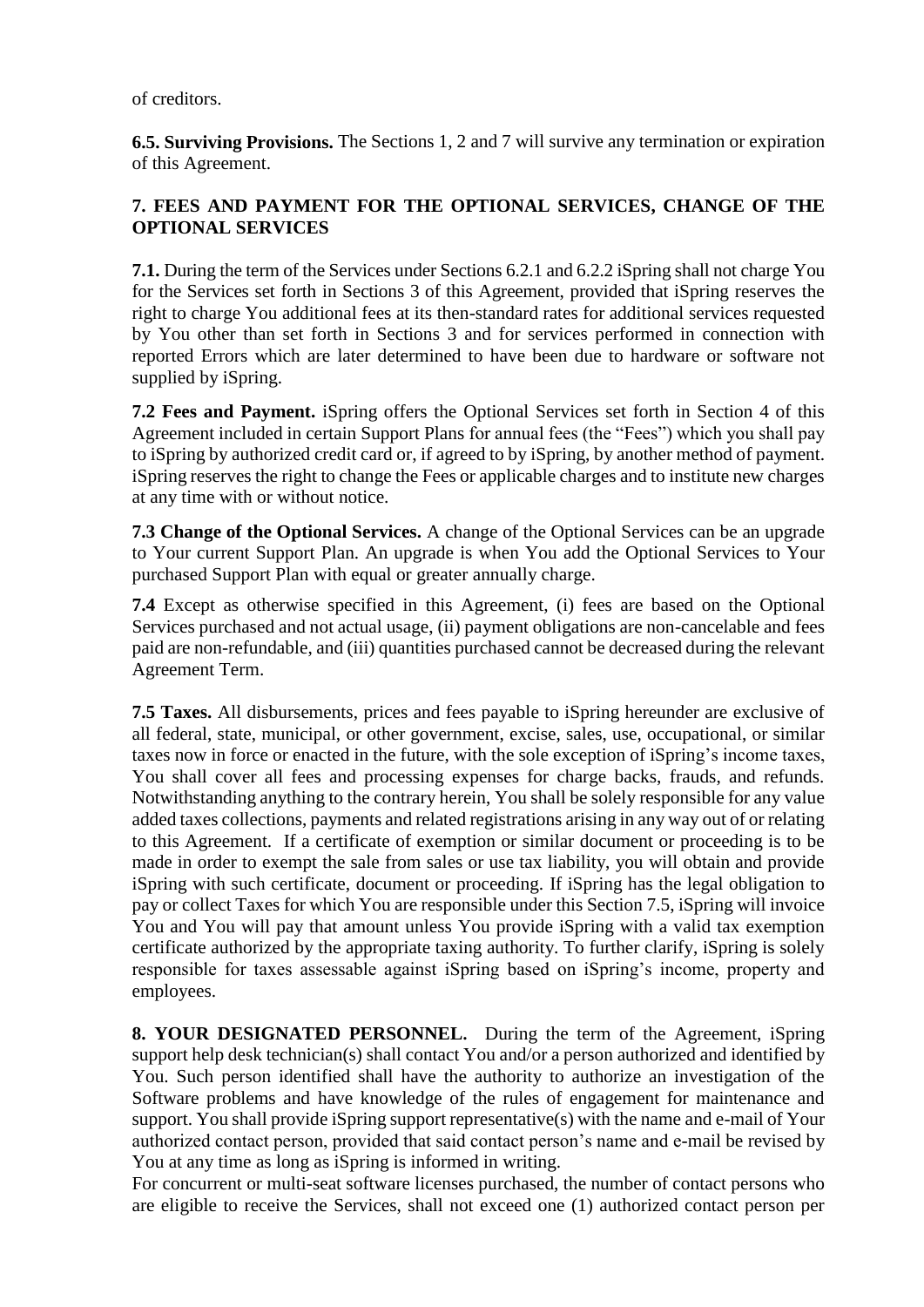license. To increase the number of Your authorized contact persons, you may purchase Support Plan choosing from iSpring Support Plans on iSpring website [http://www.ispringsolutions.com.](http://www.ispringsolutions.com/) For more information please contact iSpring at <https://www.ispringsolutions.com/contact-sales.html>

## **9. INDEMNIFICATION**

You hereby agree to indemnify and hold harmless iSpring, its Affiliates, officers, directors, agents, and employees, from any expense, loss, claim, damage, fine, penalty or liability, including reasonable fees for attorneys and other professionals, payable under any judgment, verdict, court order or settlement, to the extent resulting from any claim, demand, action, suit, arbitration, or other proceeding initiated by any third party, including the assessment, claim or demand by a governmental agency or entity, arising out of Your breach of this Agreement and any third party claims arising from Your Data.

## **10. CONFIDENTIALITY.**

**10.1. Definition of Confidential Information.** "Confidential Information" means all information disclosed by a party ("Disclosing Party") to the other party ("Receiving Party"), whether orally or in writing, that is designated as confidential or that reasonably should be understood to be confidential given the nature of the information and the circumstances of disclosure. Your Confidential Information includes Your Data; iSpring Confidential Information includes the Services; and Confidential Information of each party includes the terms and conditions of this Agreement and pricing, as well as business and marketing plans, technology and technical information, product plans and designs, and business processes disclosed by designated party. However, Confidential Information does not include any information that (i) is or becomes generally known to the public without breach of any obligation owed to the Disclosing Party, (ii) was known to the Receiving Party prior to its disclosure by the Disclosing Party without breach of any obligation owed to the Disclosing Party, (iii) is received from a third party without breach of any obligation owed to the Disclosing Party, or (iv) was independently developed by the Receiving Party.

**10.2. Protection of Confidential Information.** The Receiving Party will use the same degree of care that it uses to protect the confidentiality of its own confidential information of like kind (but not less than reasonable care) (i) not to use any Confidential Information of the Disclosing Party for any purpose outside the scope of this Agreement, and (ii) except as otherwise authorized by the Disclosing Party in writing, to limit access to Confidential Information of the Disclosing Party to those of its and its Affiliates' employees and contractors who need that access for purposes consistent with this Agreement and who have signed confidentiality agreements with the Receiving Party containing protections no less stringent than those herein. Neither party will disclose the terms of this Agreement to any third party other than its Affiliates, legal counsel and accountants without the other party's prior written consent, provided that a party that makes any such disclosure to its affiliate, legal counsel or accountants will remain responsible for such affiliate's, legal counsel's or accountant's compliance with this Section 10.2.

## **11. LIMITATION OF LIABILITY AND DISCLAIMER OF WARRANTY**

**11.1** In no event shall iSpring be liable for any special, indirect, incidental, punitive, or consequential damages, including loss of profits arising from or related to the breach of this Agreement, even if iSpring had been advised of the possibility of such damages.

**11.2** NOTWITHSTANDING ANY OTHER PROVISION OF THIS AGREEMENT, IN THE EVENT ANY REMEDY FAILS ITS ESSENTIAL PURPOSE, ISPRING'S LIABILITIES UNDER THIS AGREEMENT, WHETHER UNDER CONTRACT LAW, TORT LAW, OR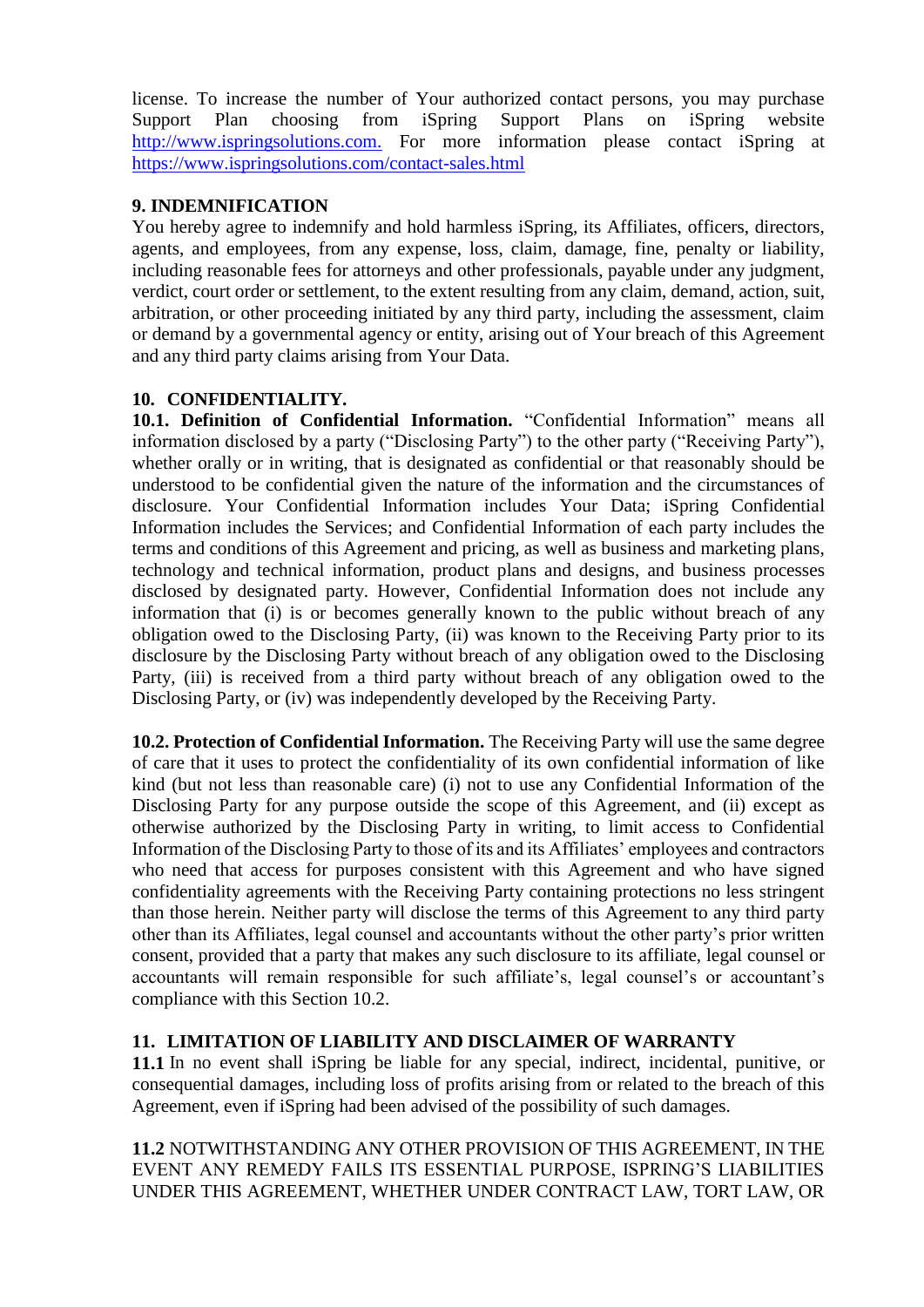## OTHERWISE, SHALL BE LIMITED TO DIRECT DAMAGES NOT TO EXCEED THE AMOUNT ACTUALLY RECEIVED BY ISPRING PURSUANT TO THIS AGREEMENT.

**11.3** THE SERVICES ARE PROVIDED "AS IS" AND EXCEPT AS SET FORTH IN SECTION 2.2, ISPRING MAKES NO EXPRESS OR IMPLIED REPRESENTATIONS OR WARRANTIES WITH RESPECT TO THE SOFTWARE OR THE SERVICES OR THEIR CONDITION, MERCHANTABILITY, FITNESS FOR ANY PARTICULAR PURPOSE, OR USE BY CUSTOMER. ISPRING FURNISHES THE WARRANTIES IN SECTION 2.2 IN LIEU OF ALL OTHER WARRANTIES, EXPRESSED OR IMPLIED, INCLUDING THE WARRANTIES OF MERCHANTABILITY AND FITNESS FOR A PARTICULAR PURPOSE.

**11.4** No action, regardless of form, arising under this Agreement, may be brought more than one year after the cause of action has arisen, except that an action for nonpayment may be brought within two (2) years after the date of the most recent payment.

**12. INDEPENDENT CONTRACTOR.** All work performed by iSpring in connection with the Software and/or the Services described in this Agreement shall be performed by iSpring as an independent contractor and not as Your agent or employee. All persons furnished by iSpring shall be for all purposes solely iSpring's employees or agents and shall not be deemed to be Your employees for any purpose whatsoever. iSpring shall furnish, employ, and have exclusive control of all persons to be engaged in performing maintenance services under this Agreement and shall prescribe and control the means and methods of performing such maintenance services by providing adequate and proper supervision. iSpring shall be solely responsible for compliance with all rules, laws, and regulations relating to employment of labor, hours of labor, working conditions, payment of wages, and payment of taxes, such as employment, social security, and other payroll taxes including applicable contributions from such persons when required by law.

## **13. GENERAL PROVISIONS.**

**13.1 Force Majeure.** Except for the obligation to make payments, nonperformance of either party shall be excused to the extent the performance is rendered impossible by strike, fire, flood, governmental acts or orders or restrictions, failure of suppliers.

**13.2 Assignment.** This Agreement may not be assigned, in whole or in part, by either party without the prior written consent of the other party, provided, however, that iSpring shall have the right to assign this Agreement to its Affiliates without Your prior consent by giving notification to You. Subject to the foregoing, this Agreement shall be binding upon and inure to the benefit of the parties hereto and their permitted successors and assigns.

**13.3 Notices.** Except as otherwise specified in this Agreement, all notices, permissions and approvals hereunder shall be in writing and shall be deemed to have been given upon: (i) personal delivery, (ii) the second business day after mailing, (iii) the second business day after being sent by confirmed facsimile, or (iv) the first business day after being sent by email (provided email shall not be sufficient for notices of termination or an indemnifiable claim). Billing-related notices to You shall be addressed to the relevant billing contact designated by You. All other notices to You shall be addressed to the relevant Services system administrator designated by You.

**13.4 Feedback.** You may from time to time provide suggestions, comments or other feedback to iSpring with respect to any product, material, software or information provided by iSpring (hereinafter **"Feedback"**). You agree that all Feedback is and shall be entirely voluntary and shall not, absent separate agreement, create any confidentiality obligation for iSpring.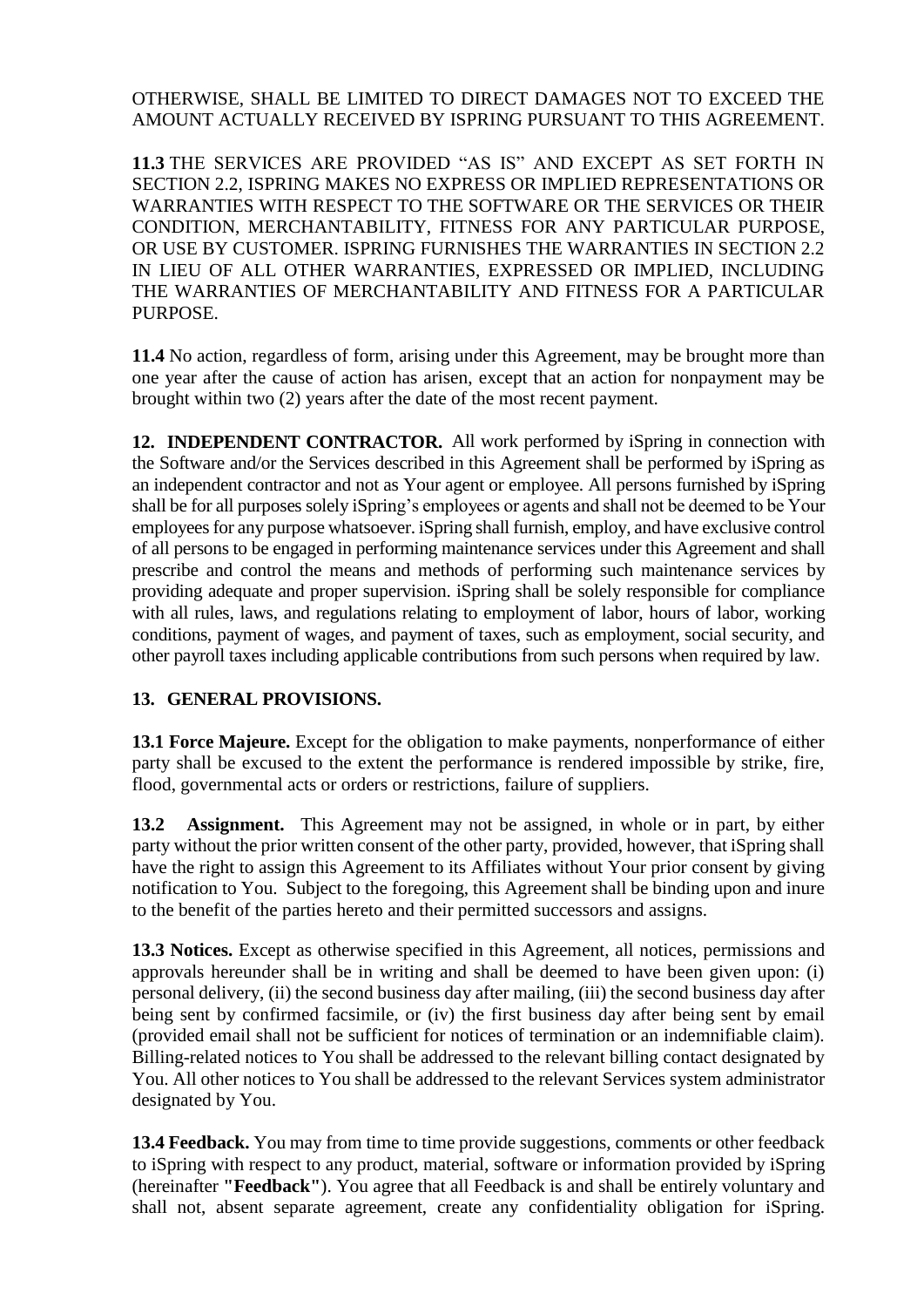However, iSpring shall not disclose the source of any Feedback without the providing party's consent. iSpring shall be free to disclose and use such Feedback as it sees fit, entirely without obligation of any kind to you. The foregoing shall not, however, affect either party's obligations hereunder with respect to the information protected pursuant to the privacy policy.

**13.5 Amendments.** This Agreement may be amended by iSpring at any time by providing the new terms and conditions for You to accept when You next log in to the website.

iSpring reserves the right to make changes or updates with respect to or in the Services or the Support Plans at any time without notice.

You also understand and agree that the Services may include certain communications from iSpring including service announcements, administrative messages, and product updates and that these communications are considered part of your registration, and you will not be able to opt out of receiving them.

**13.6 Export Regulations.** The parties acknowledge that the Services and all related technical information, documents, and materials may be subject to export controls under U.S. Export Administration Regulations and, to the extent applicable, the parties shall (a) comply with all requirements set forth in such regulations, and (b) cooperate fully with each other in any official

or unofficial audit or inspection that relates to such export requirements.

**13.7 Governing Law.** This Agreement shall be governed by and construed and enforced in accordance with the laws of the Commonwealth of Virginia without reference to conflicts of law rules and principles. To the extent permitted by law, the provisions of this Agreement shall supersede any provisions of the Uniform Commercial Code as adopted or made applicable to any products described herein in any competent jurisdiction. This Agreement shall not be governed by the United Nations Convention on Contracts for the International Sale of Products, the application of which is expressly excluded.

**13.8 Severability.** If this Agreement or any provision thereof is, or the transactions contemplated hereby are, found by a court of competent jurisdiction to be invalid, void, unenforceable for any reason or inconsistent or contrary to any valid applicable laws or official orders, rules and regulations, in whole or in part, the inconsistent or contrary provision of this Agreement shall be null and void and such laws, orders, rules and regulations shall control and, as so modified, this Agreement shall continue in full force and effect and the remaining provisions of this Agreement shall be unaffected thereby and shall remain in full force and effect to the fullest extent permitted by law; provided, however, that nothing herein contained shall be construed as a waiver of any right to question or contest any such law, order, rule or regulation in any forum having jurisdiction.

**13.9 No Waiver.** No provision of the Agreement will be considered waived unless such waiver is in writing and signed by the party that benefits from the enforcement of such provision. No waiver of any provision in the Agreement, however, will be deemed a waiver of a subsequent breach of such a provision or a waiver of a similar provision. In addition, a waiver of any breach or a failure to enforce any term or condition of the Agreement will not in any way affect, limit, or waive a Party's rights under the Agreement at any time to enforce strict compliance thereafter with every term and condition of the Agreement.

**13.10 No Third Party Beneficiaries.** This Agreement is solely for the benefit of the parties and, except as otherwise provided herein, no other person will have any right, interest, or claim under this Agreement.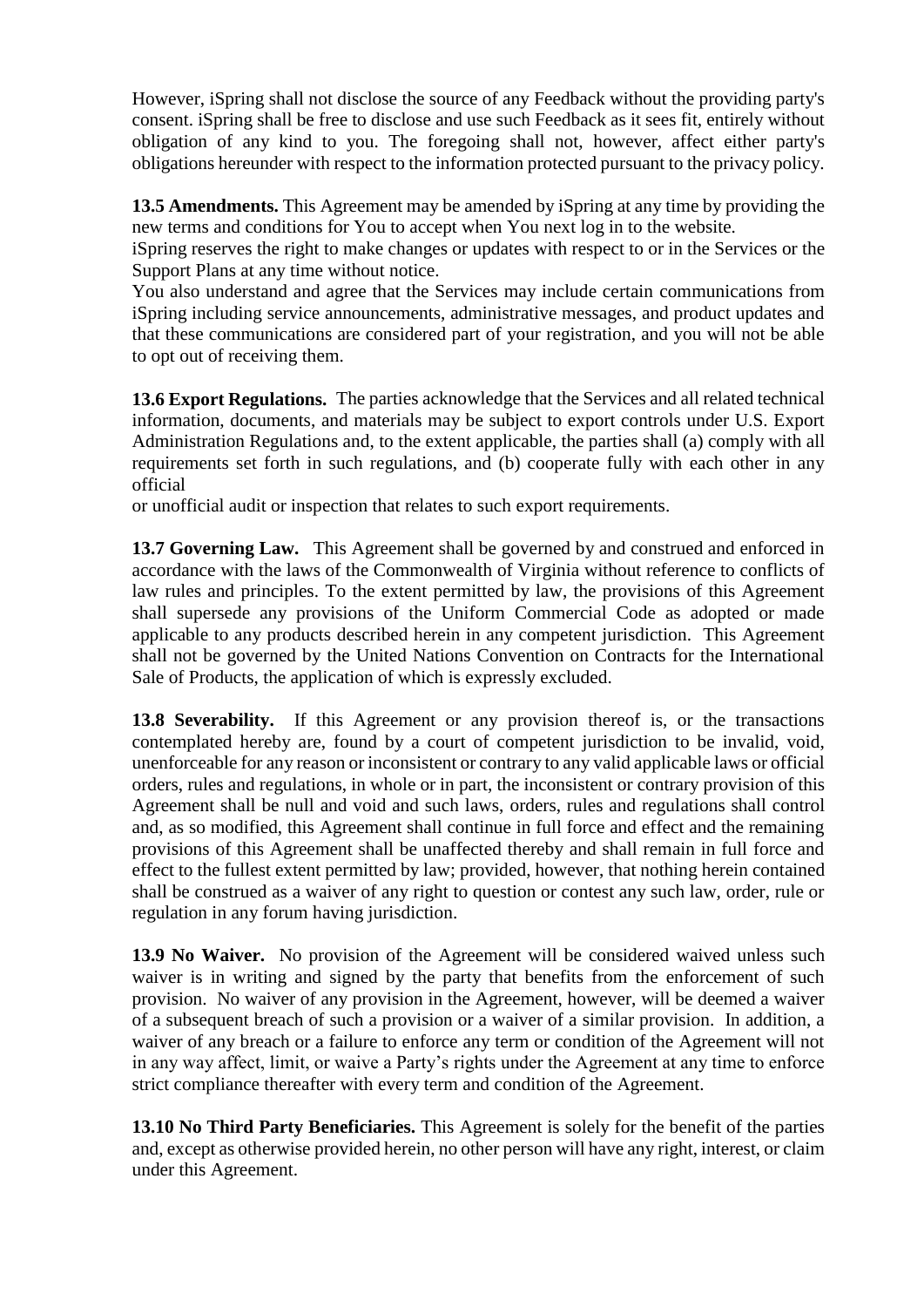13.11 Entire Agreement. With the exception of prior Non-Disclosure Agreements, if any, the Agreement, together with the exhibits, attachments and appendices hereto, constitutes the entire agreement and understanding between the parties or any of their Affiliates with respect to its subject matters and supersedes all prior agreements, understandings and representations, written or oral, to the extent they relate in any way to the subject matter of the Agreement.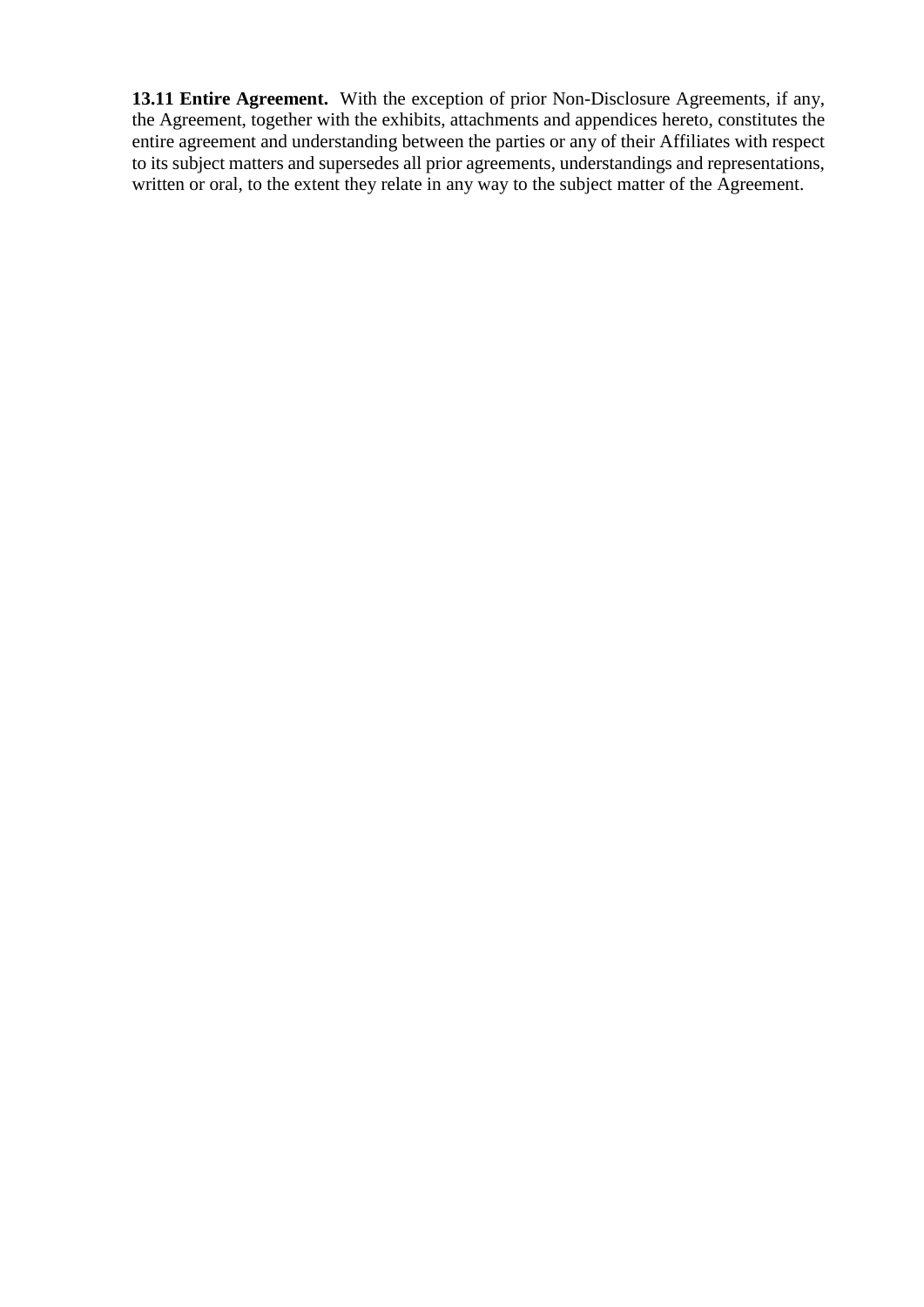# **EXHIBIT A**

# **Processes for Software Services and Software Error Resolution**

# **Error Levels and Resolution.**

All Errors reported by You to iSpring shall be assigned a Priority Level. iSpring shall classify or reclassify, as applicable, all Errors as Critical, High, Medium or Low pursuant to the definitions set forth in this Exhibit A.

| <b>Priority</b> | <b>Description</b>                                                                                                                                                                           | <b>Suggested resolution</b>                                                                                                                                                                                                                           |
|-----------------|----------------------------------------------------------------------------------------------------------------------------------------------------------------------------------------------|-------------------------------------------------------------------------------------------------------------------------------------------------------------------------------------------------------------------------------------------------------|
| Critical/P1     | The problem is critical, there<br>is no workaround is found on<br>the client side.                                                                                                           | The problem is solved, or the<br>workaround is provided to bring<br>the priority down to P2 level.<br>The time estimate for the full<br>resolution is provided.                                                                                       |
| High/P2         | The problem causes a<br>degradation of service main<br>functionalities; the problem is<br>critical, but has a workaround<br>available, the functionality is<br>not essential for the service | The problem is well analysed and<br>either solved, or provided with<br>the time estimate for the full<br>resolution. The client is provided<br>with the up-to-date information<br>by vendor.                                                          |
| Medium/P3       | The problem causes minor<br>loss or degradation of<br>services, the problem is<br>important, but has a<br>workaround; the functionality<br>is not important, but causes an<br>inconvenience  | The problem is well analysed and<br>either solved, or provided with<br>the time estimate for the full<br>resolution. The client is provided<br>with the up-to-date information<br>by vendor.                                                          |
| Low/P4          | The new feature request                                                                                                                                                                      | The request is well analyzed and<br>then the time and cost estimate<br>for the implementation is<br>provided. Otherwise, if there is a<br>decision to include the<br>functionality into the main<br>branch, the time estimate is<br>provided as well. |

To adhere to the above Priority Levels, You shall report the Error to iSpring support team adding iSpring personal manager in a copy. You shall provide the detailed description of the Error with screenshots/samples. In case the Error is Medium/Low, You shall describe the consequences to the business.